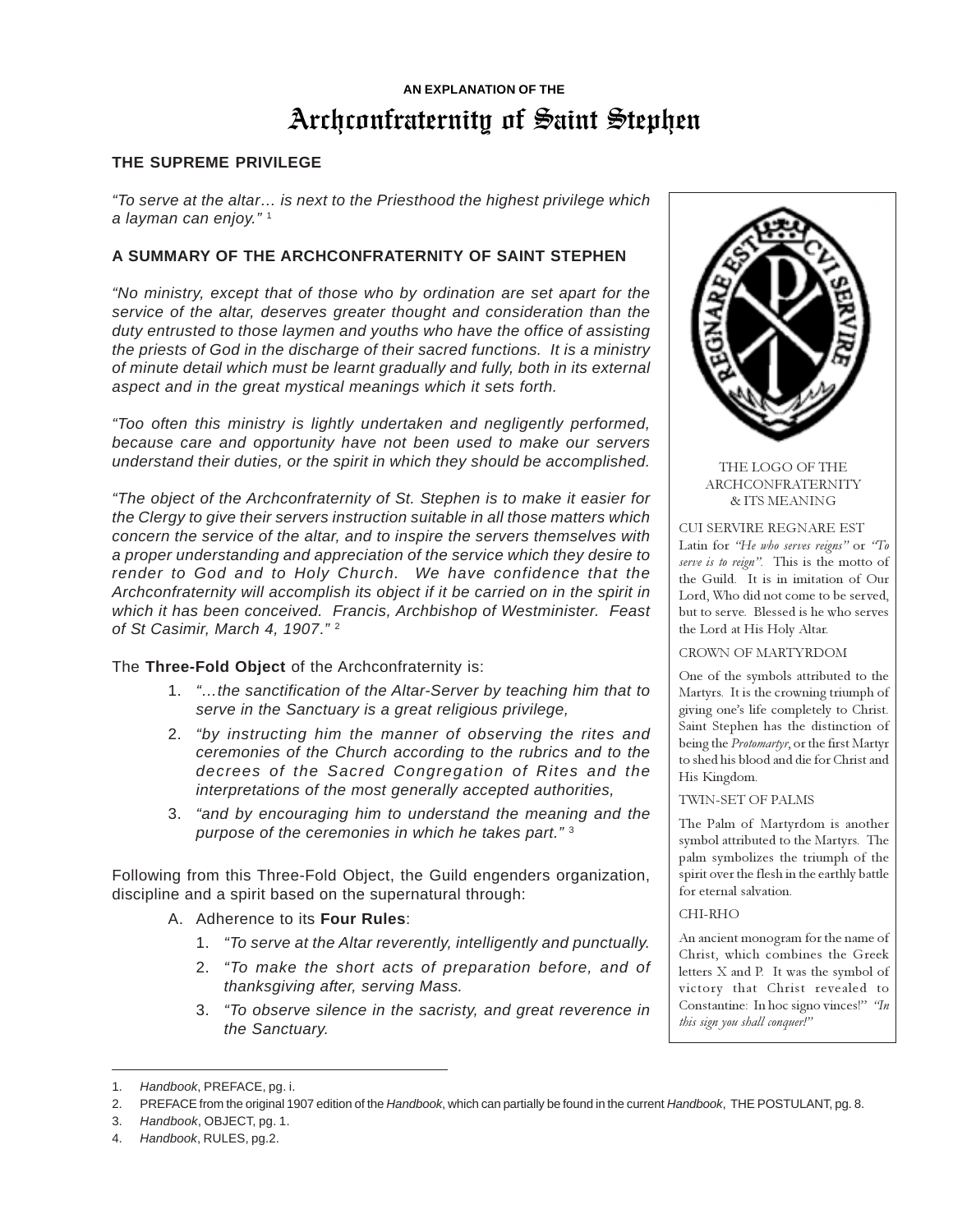- 4. "To recite daily the Guild prayer." <sup>4</sup>
- B. Its rank system of promotion which encompasses the various serving positions of Low and High Mass, that is further marked by the distinct insignia worn by the members while serving. This rank system also assists in promoting the high standards of serving expected by the Guild.
- C. The various practical requirements of:
	- A regular serving schedule and its consequential demands of punctuality.
	- A code of dress and personal hygiene for those who are scheduled to serve.<sup>5</sup>
	- Assigned responsibilities for the servers before and after serving Mass.<sup>6</sup>

Through a careful study of the Archconfraternity's Handbook, the Three-Fold Object, Four Rules and other organizational and disciplinary items, the image that can be metaphorically compared to the Guild is a Swiss Army knife, which as a single and self-contained tool, has the ability to accomplish effectively the various tasks related to serving.

However, before we explain the apostolate of the Guild in any greater detail, let us first briefly explore and understand its humble origins and rich history.

# **A HISTORY OF THE ARCHCONFRATERNITY OF SAINT STEPHEN**

Father Hamilton MacDonald, who was the chaplain of the Sacred Heart Convent in Hammersmith (a borough of London), founded the Guild in England in March of 1905. Father MacDonald started simply by holding regular classes for the Altar servers of the convent with the intention of raising the standards of serving which even then were negatively effected by a lack of attention to accuracy and detail. The idea was so successful that he was soon holding similar meetings at the parish of Holy Trinity in Brook Green, which was near the convent.

From the 1907 edition of the Archconfraternity's Handbook, Pope Saint Pius X's handwritten Apostolic Blessing for the Guild

The Archbishop of Westminster, Francis Founder of the Archconfraternity Bourne (later Cardinal), was so impressed by

the Guild, that on October 1st of that same year, he petitioned the Holy Father, Pope Saint Pius X for his Apostolic Blessing for the infant Confraternity of Saint Stephen. Saint Pius X granted this in his own handwriting on November 5th, 1905. Archbishop Bourne then began a chapter of the Guild at Westminster Cathedral, which subsequently became the "motherhouse" for all chapters of the  $G$ uild $7$ .

These matters of 1905 were very significant for three reasons:

- Westminster is the most important archdiocese in England, being the traditional cathedral where the kings and queens were anointed and confirmed in their office of state8 .
- It appears that the saintly pope considered the Guild's object, as expressed in Archbishop's Bourne's petition, so well met his own desires for restoring the prominence and devotion due



Fr. Hamilton MacDonald

<sup>5.</sup> These first two items are explained in the Servers' Rules handout.

<sup>6.</sup> These responsibilities are outlined in the Duties Before and After Mass sheets.

<sup>7.</sup> Under normal circumstances, one would have to apply to the Archbishop of Westminster for permission to establish a new chapter.

<sup>8.</sup> Before the English Reformation, Canterbury Abbey was actually the leading see in England. Though theCatholic Penal Laws were repelled in 1829, the Catholic diocese of Westminster could not be restored until 1850. Work began on the new Westminster in 1895 by the first restored Archbishop.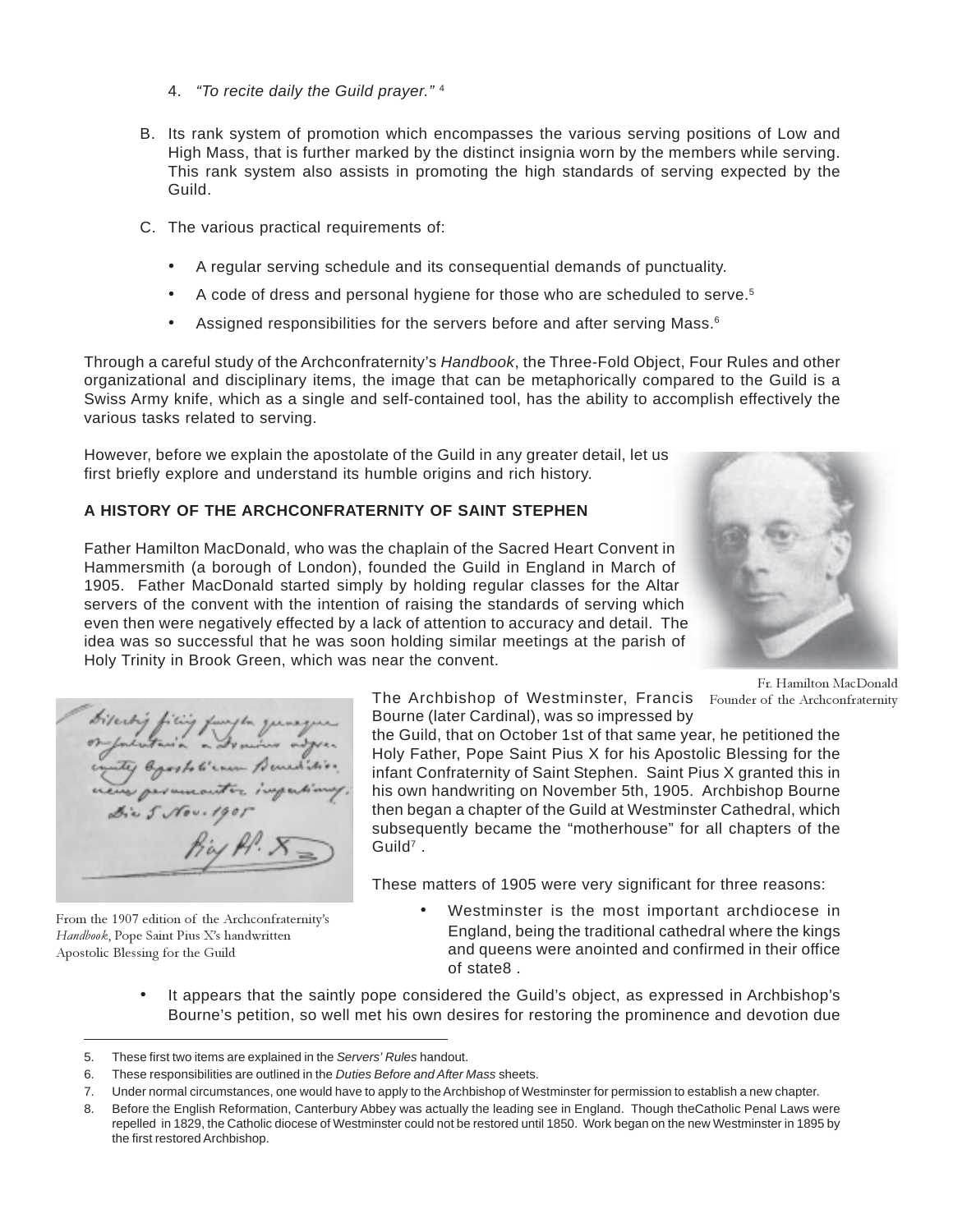to the sacred liturgy, that he did not hesitate to confer his blessing upon this fledgling confraternity. This rather unique distinction alone places the Guild in an esteemed place of prominence that other server's organizations in the past have not enjoyed.



Francis Cardinal Bourne Archbishop of Westminster

• And as we shall see below, the sheer rapidity at which the Guild progressed from a mere "good idea" to a serving organization of unequalled status in the Catholic world is also nothing short of a phenomenon.

On May 22, 1906, upon the written request of Archbishop Bourne and after an audience with Pope Saint Pius X, the Pro-Secretary for the Sacred Congregation of the Propagation of the Faith granted several plenary and partial indulgences to the Confraternity of Saint Stephen that its members could receive on certain feast days, at the hour of their death, and upon reciting particular prayers. The Guild now had the ability to specifically sanctify its members in a manner not usual with serving organizations.

On December 4, 1906, and once more upon the request of Archbishop Bourne, Pope Saint Pius X erected the Guild into an "archconfraternity" "prima primara" 9 and gave

it the power to affiliate with itself guilds of a similar nature outside of the Archdiocese of Westminister, but within the British Isles (On February 19, 1934, Pope Pius XI extended this same privilege throughout the entire British Empire).

In 1907, the first edition of the Guild's Handbook, entitled, Altar Server's Manual, was published by the famous English Catholic publisher, Burns & Oats in London.

During World War I (1914-1918), most of the senior members of the Guild were drafted, and consequently the Guild declined in England existing in only a couple of active chapters.

After World War I, Fr. MacDonald worked tenaciously to re-establish the Guild on firm ground. So in 1925, with Cardinal Bourne's approval, a revised Constitution was instituted, and a Central Council and an Executive were established.

When Fr. MacDonald died in 1933, the Guild was firmly established and despite the drafts of World War II (1939-1945), the Central Council kept the Guild intact.

Many dioceses in England had a priest appointed as a Diocesan Director, and as a result, in September of 1945, a National Council of Priest Directors was formed to advise the National Director. This system, as well as the Central Council still exists in the Novus Ordo.

In 1955, the Guild celebrated its golden anniversary by organizing a pilgrimage to Rome. During an audience with Pope Pius XII, it was recommended and urged upon the Guild members by this venerable pope to adopt Saint Pius X (whom Pius XII had canonized shortly before), who had blessed, enriched and expanded the apostolate of the Guild from its beginnings, as a secondary patron. This suggestion was immediately adopted by the Guild.

In 1962, a revised edition of the Handbook was printed, which included the original contents of the 1907 edition but omitted some of the devotional items.

Vatican II then came, and in the wake of its destructive modernist spirit the Guild was unfortunately hijacked by the modernists, and its purpose mutated into a sad contrast of what Father MacDonald had intended. The revised 1981 Handbook has destroyed the original emphasis of the Guild and has even gone so far as to refer to the Holy Sacrifice of the Mass as being merely a Eucharistic Meal, and includes the use of Altar girls in its various pictures! Many of the traditional goals, practices and prayers have also been dropped.

<sup>9.</sup> An expression that means, the first and primary.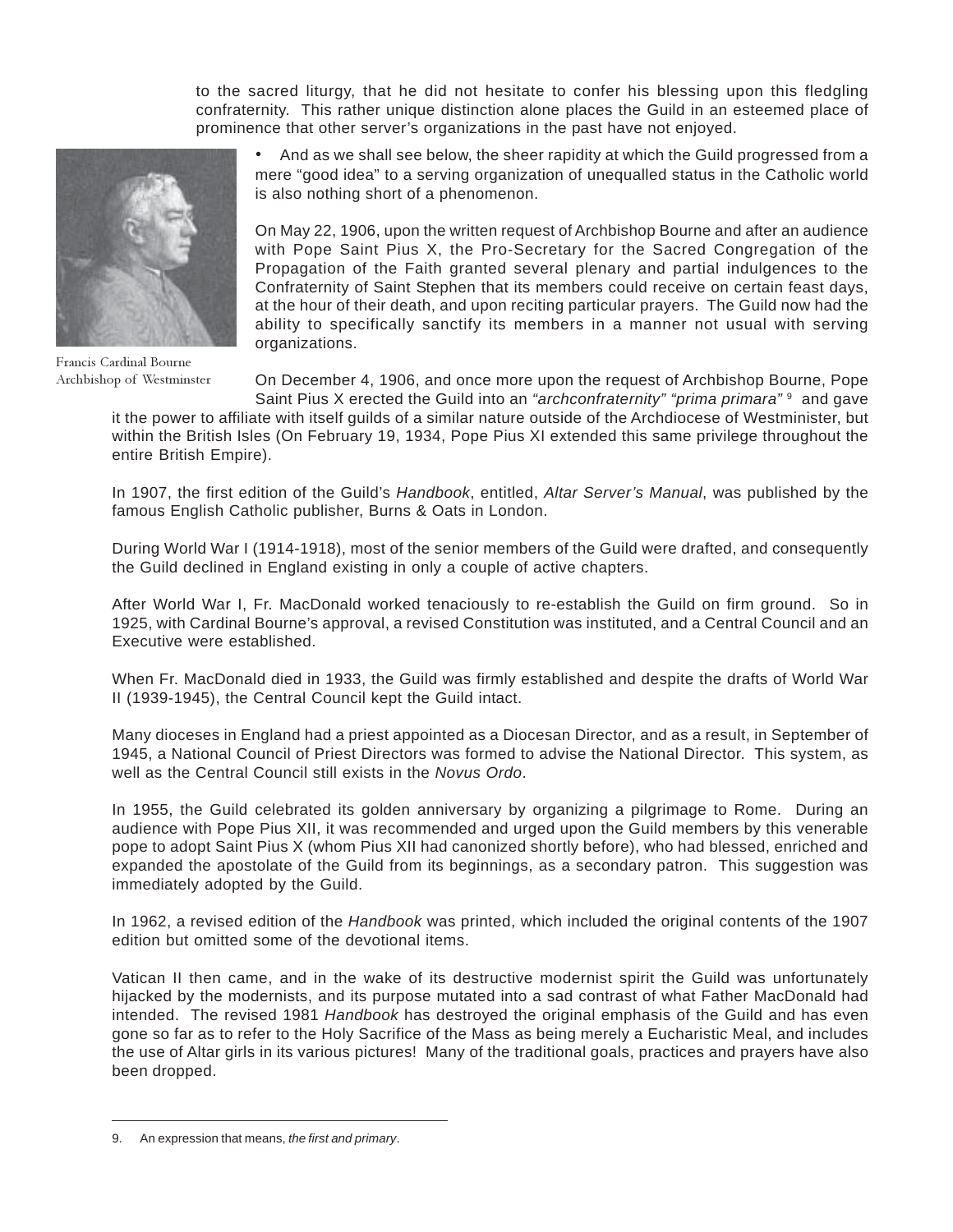However, Divine Providence deigned that the Archconfraternity of Saint Stephen was not to fade out of existence.

In 1981, in Rockdale, Australia (a suburb of Sydney), the now Father Damien Carlile of the Society of Saint Pius X, along with several older members of the Guild who were enrolled in the early 1960's in England and in Australia, started a chapter of the Guild at the SSPX's Child Jesus & Saint Joseph Chapel.

In 1985, Archbishop Lefebvre, while conferring Confirmations in Rockdale, came into contact with the Guild. He was so impressed with the Guild, that upon his return to Econe, he made a special mention of the Guild during the General Chapter of the Society of Saint Pius X. Thus, sanctioned by the founder of the Priestly Society of Saint Pius X, it became a fitting apostolate for this priestly society of common life that is devoted to the Priesthood and all that pertains to the Priesthood of Our Lord Jesus Christ.

During the late 1980's and the early 1990's, Fr. Todd Angele, who was stationed in Australia, spread the work of the Guild throughout the SSPX's District of Australia / New Zealand. Father Angele also found suppliers for the Guild's cords and medals and was thereby able to supply the other chapters in Australia / New Zealand with these necessary items.

In 1994, Fr. Peter Scott, the United States of America District Superior and a native of Australia, having former acquaintance with the Guild in his own country, introduced the Guild into the United States District, founding chapters simultaneously in Kansas City, MO, Cincinnati, OH and Fort Wayne, IN.

In 1997, the operations of the apostolate of the Guild were transferred to the Jesus & Mary Brothers' Novitiate in El Paso, TX, and the United States Chapters' Headquarters was officially founded, with Father Lawrence Novak as the National Chaplain and Brother Francis (a.k.a. Mr. Louis Tofari) as the National Secretary. During this transitional stage, the Chapter Headquarters was able to become self-sufficient in regards to the various supplies necessary for each chapter. This became providential, as Father Angele, due to his pressing duties as a school headmaster, was no longer able to continue supplying the overseas chapters with the necessary supplies. Hence, de facto, the United States Chapters' Headquarters became responsible for supplying the various traditional chapters of the Guild throughout the world!

In December of 1997, the first chapter in the history of the Guild founded in a non-English speaking country was introduced in the SSPX's chapel of Cristo Rey Y Sacerdote in Ciudad Juarez, Mexico. A new era of the Guild under the auspices of the Society of Saint Pius X was truly beginning.

One year later, the Guild's apostolate was introduced into the Philippines, which with 80 members, instantly became the largest chapter of the Guild in the Society of Saint Pius X.

In November of 1998, the first issue of The Acolyte magazine was printed in Kansas City, MO and distributed to the various Chapters, both in the United States and internationally, making a long-time goal finally a reality.

In February of that same year, the Headquarters was moved back to Kansas City, MO, and made a lay apostolate, with Mr. Tofari continuing to act as the National Secretary. A staff was also recruited from the Saint Vincent's Chapter to assist with the various duties of the new office at Chapters' Headquarters.

Also in December, members of the newly founded Ireland Chapter were enrolled into the Guild, which introduced the Guild into this country that had given so many priests to the Church in the past. This chapter was established on a *national* basis, rather than on a *per*-chapel basis, due to the small number of boys and men in each chapel.

In the fall of 2001, the Guild was finally reintroduced into the land of its origin, the Isle of Our Lady and Merry Olde England through the efforts of the District Superior, Father Emily and his assisting priests, who, coincidentally, were mostly Americans. These American priests had come into contact with the apostolate of the Guild in their own country. Could not a greater act of gratitude be given, than to return the good which had been received?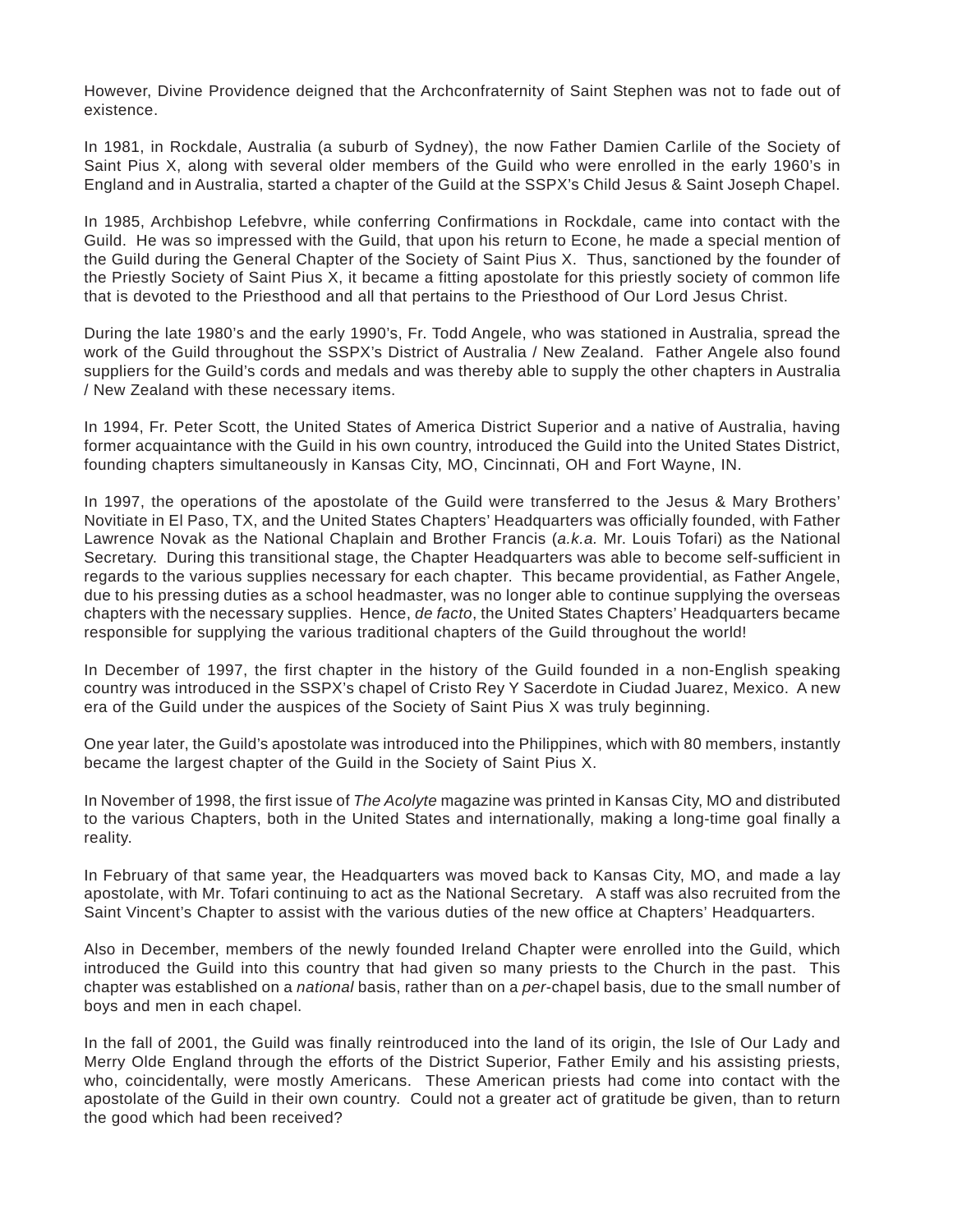To this date, the Guild continues to grow and flourish throughout the world, being introduced into countries where it had never existed before.

#### **THE SUPERNATURAL NATURE OF THE GUILD**

The first and foremost goal or object of the Guild is supernatural: to sanctify the server. This aspect of the Guild is quite obvious through a brief overview of the Handbook which is inundated with this supernatural spirit. It is this strong and public supernatural emphasis that places the Archconfraternity of Saint Stephen in a rank above other server organizations that have existed in the past.

This emphasis is especially seen expressed through the Four Rules of the Guild, which present some very unique, yet important disciplines, for instance, the prayers that the server is required to say before and after serving Mass. Through this singular practice, the server truly learns:

- how important the Holy Sacrifice of the Mass is and hence the immense privilege of serving it,
- the need for interior preparation before taking upon such august duties,
- and the necessity of thanking Almighty God for the great gift of Holy Communion and for the privilege of serving Mass.

One can see just how easily this rule alone can strengthen the server's spiritual life and to increase his means of sanctification while serving Mass.

Even the Guild's second part of the Three-Fold Object, which insists upon giving close attention to the various details of serving<sup>10</sup>, especially in regards to adhering to the Church's decrees on the various rubrics<sup>11</sup>, ultimately has a supernatural end. As these details serve as a spiritual means of discipline, these natural actions of the server are then raised to the supernatural plane, which in turn serve as a means of sanctification.

So, through the combined effort of spiritual and disciplinary means of the Guild, the reverence, awe and sacred approach due to the mysteries in the Liturgy are strengthened and deepened in the mind of the server.

In a word, the Guild covers all of the aspects that are related to serving which serve as a means of sanctification, some through unique means (e.g., the wearing of a blessed medal, prayers before and after Mass, etc.) and some that would normally be expected (e.g., an emphasis on serving well and reverently).

#### **BUT HOW DOES THE ARCHCONFRATERNITY PROMOTE SANCTITY OUTSIDE OF THE SACRISTY?**

Cardinal Griffin (who succeeded Cardinal Bourne as the Archbishop of Westminster) wisely answers this question in his admonition to members of the Guild in his PREFACE to the later editions of the Handbook:

"But the value of your service will be measured and indeed enhanced by your own sanctity and by the personal love you have for our Blessed Lord and devotion to His sacred mysteries." <sup>12</sup>

One of the ways in which the Guild accomplishes this aspect, is by requiring its members to recite the Guild's prayer on a daily basis for two reasons:

- 1. To keep the server spiritually prepared to serve;
- 2. To remind the server that he is indeed an Altar server, and therefore must provide a public example to others in his daily actions.

#### **WHAT DOES THE ARCHCONFRATERNITY PROVIDE ON THE PRACTICAL LEVEL?**

Building on the First Rule of the Guild in regards to serving punctually, a serving schedule is required of every chapter, which is made out by the President. This alone guarantees a certain amount of stability to the liturgical life of the parish and ensures that qualified servers are fulfilling the various serving positions,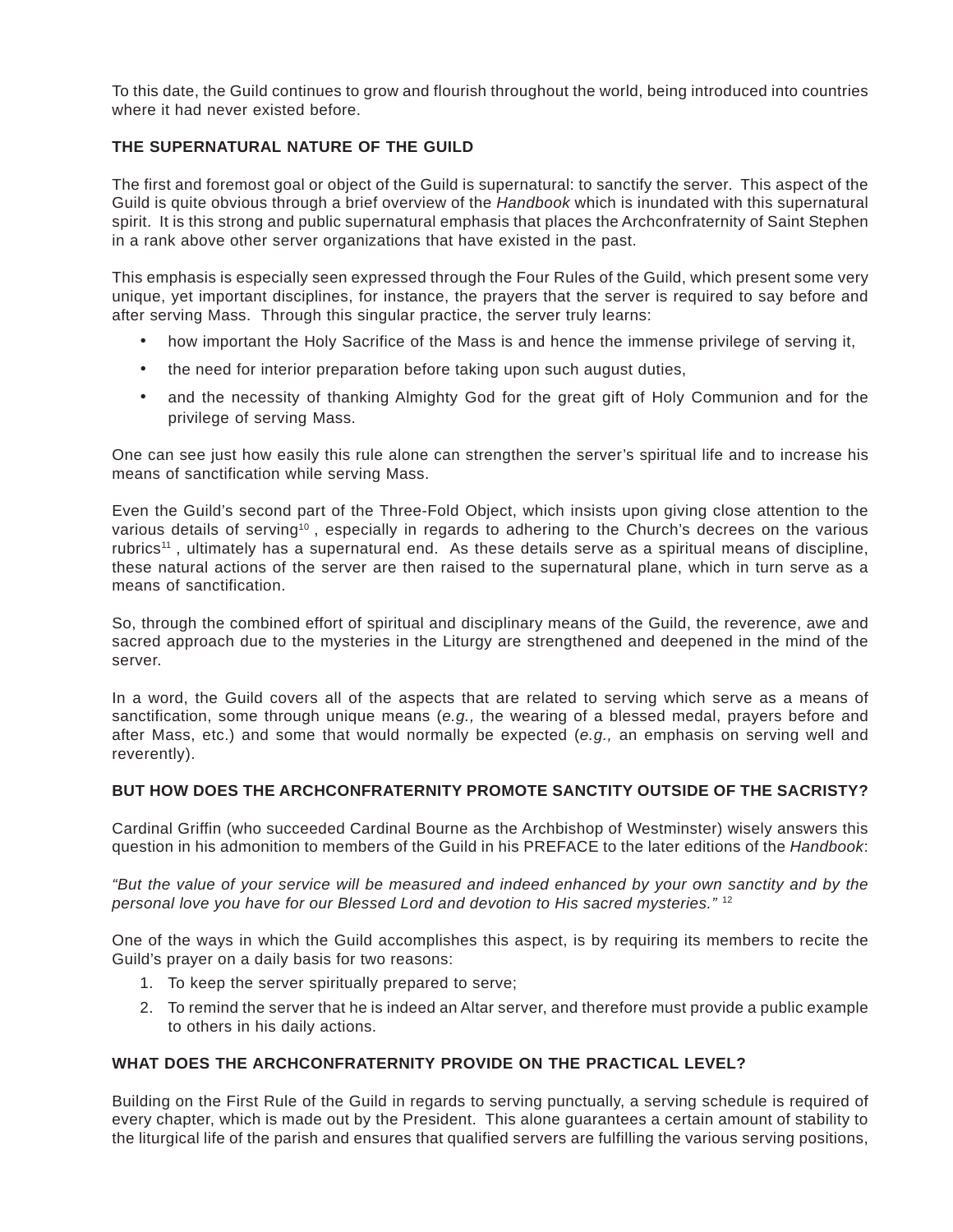which in turn ensures that God is being glorified through dignified service at the Altar of God.

There are also responsibilities in regards to a dress code, personal hygiene, and punctuality with corresponding penalties for tardiness when scheduled to serve, which are explained in the Servers' Rules handout and various duties before and after Mass which are outlined in the Duties Before and After Mass sheets.

The Archconfraternity also provides standards, not only in the method of serving, but also in disciplinary and spiritual matters, which in turn provide stability and consistency throughout its chapters.

#### **WHO MAY JOIN THE GUILD?**

"Membership of the Guild is open to any boy or man, without any limit of age, who can serve Mass, and who has shown proof of a desire to conform to the object of the Guild." $13$ 

#### **THE SYSTEM OF PROMOTION**

Through the promotion system of ranks, the server realizes how important each position is, and will regard them with greater importance and reverence. How quickly one obtains each rank is dependent upon the personal efforts and aptitudes of each server. These ranks and their corresponding requirements are described on pages 3 and 4 in the Handbook. There are two important aspects of this promotion system:

- 1. It ensures that each server is highly trained and qualified to serve the various positions as he progresses through the ranks.
- 2. It shows the server how important these positions are by their ranking.

### **TO SERVE CORRECTLY**

The Guild also wishes to sanctify the server ". . . by instructing him the manner of observing the rites and ceremonies of the Church according to the rubrics and to the decrees of the Sacred Congregation of Rites and the interpretations of the most generally accepted authorities . . ." as expressed in the second part of the Three-Fold Object. As mentioned before, this is indeed a matter of spiritual discipline, as it is no easy task to perform the ceremonies meticulously.

In addition to the aforementioned quote, the Guild also has this to say regarding the server at Mass: He:

"represents the faithful and takes a most intimate part in the rich treasures of the Church's liturgy and ceremonial. Those sacred ceremonies should be carried out with devotion, dignity and attention to detail . . . The success and the rhythm of a parade is secured by the attention given by each member to the minutest detail. So pay the greatest attention to every small detail."<sup>14</sup>

Another quote that also helps to put these important rubrical matters into their correct perspective is from L. O'Connell's Book of Ceremonies:

"The Liturgy decorously done even in the humblest chapel. What is the Liturgy? It is the Church at prayer. Of its very nature it is public and social. Into it there goes the beauty of language, music and art. It is not a drama in the sense of a performance for an audience with the sanctuary for the stage. But it is a drama in which clergy and people unite to offer Christ, Our High Priest, sacrifice, praise, and supplications to God. This offering we must try to make in every detail the outpouring of the heart and mind of the Church to God. Therefore we must put into it not our personal expressions but the exact ceremonies prescribed by the Church. Even in the village church there is no excuse for slighting the Sacred Ceremonies."<sup>15</sup>

Both of these quotes should be quite convincing in regards to the necessity of serving correctly. Since the

<sup>13.</sup> Handbook, MEMBERSHIP, pg. 2

<sup>14.</sup> Excerpt from Cardinal Griffin's PREFACE to the 1962 edition of the Handbook, pg. i.

<sup>15.</sup> Excerpt of Cardinal Strich's (Archbishop of Chicago) PREFACE to the Book of Ceremonies, Very Rev. Laurence J. O'Connell, 1958.